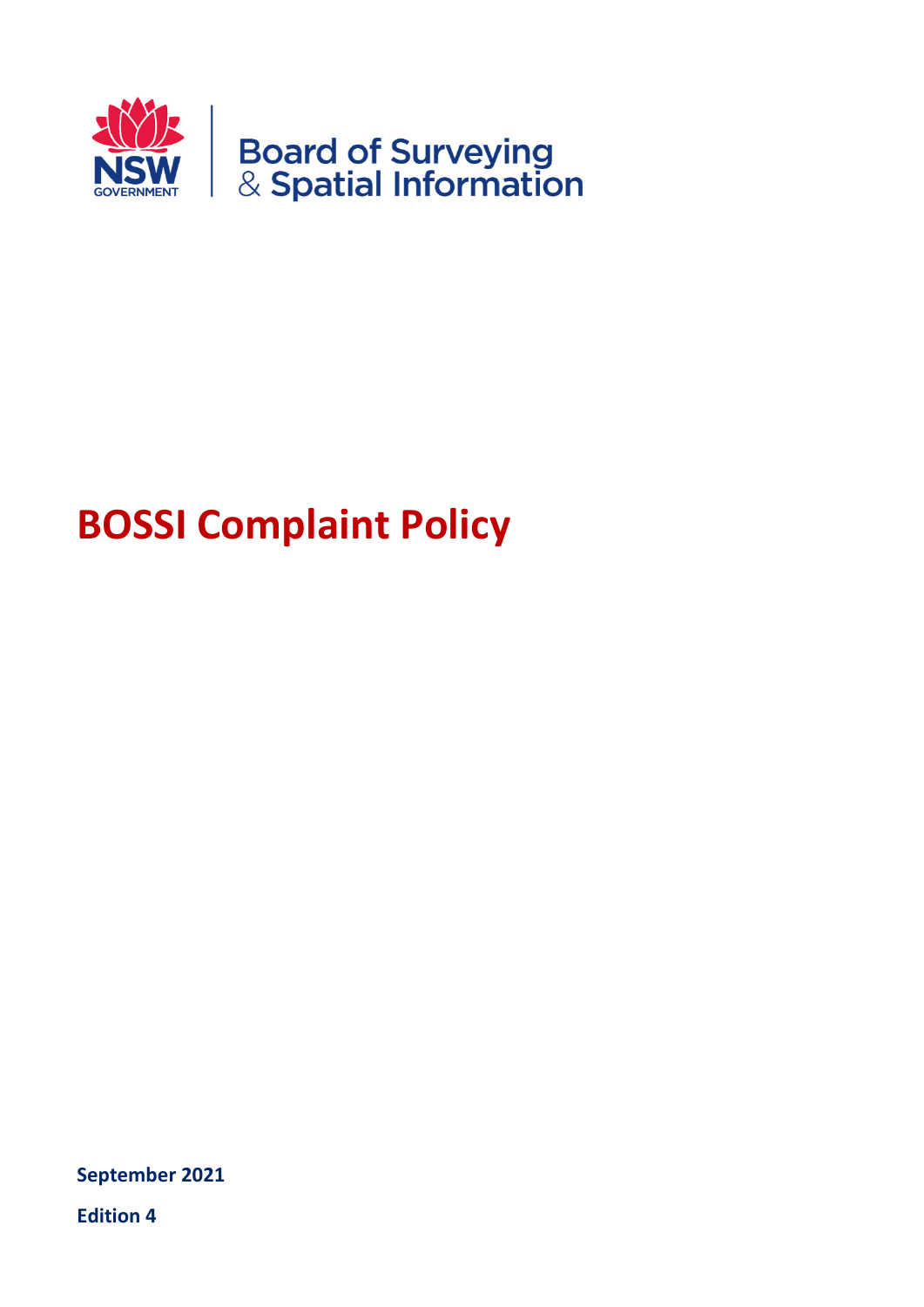#### **Title:**

BOSSI Complaint Policy

#### **Published by:**

Board of Surveying and Spatial Information

346 Panorama Avenue Bathurst NSW 2795

T: (02) 6332 8238

[www.bossi.nsw.gov.au](http://www.bossi.nsw.gov.au/)

#### **Copyright:**

© Crown in right of New South Wales through the Board of Surveying and Spatial Information 2021.

This copyright work is licensed under a Creative Commons Australia Attribution 4.0 licence, [http://creativecommons.org.au](http://creativecommons.org.au/)

Any enquiries relating to the policy may be address to the Board of Surveying and Spatial Information at [bossi@customerservice.nsw.gov.au](mailto:bossi@customerservice.nsw.gov.au)

#### **Disclaimer:**

This information is correct at the date of publication; changes after the time of publication may impact upon the accuracy of the material. Any enquiries relating to this publication may be addressed to the BOSSI Secretariat [bossi@customerservice.nsw.gov.au](mailto:bossi@customerservice.nsw.gov.au)

# Document summary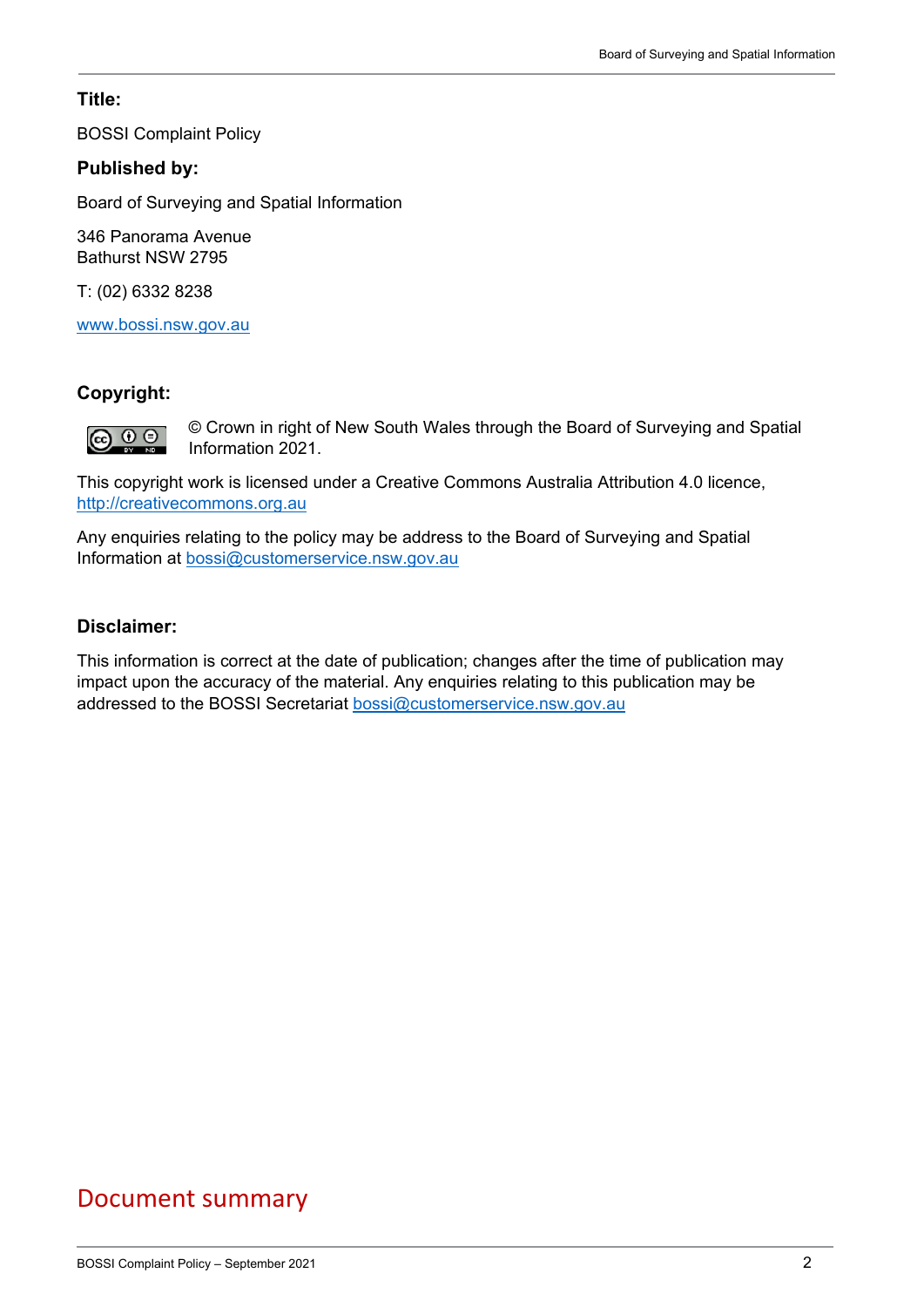## **Document control**

| <b>Document Details</b> |                                                |  |
|-------------------------|------------------------------------------------|--|
| <b>Status</b>           | Approved                                       |  |
| Edition                 | 4                                              |  |
| Date                    | September 2021                                 |  |
| Author                  | Professional Audit and Investigation Committee |  |
| Owner                   | Board of Surveying and Spatial Information     |  |

# **Change history and approval**

| <b>Edition</b> | Date             | Authorised by           | Change details           |
|----------------|------------------|-------------------------|--------------------------|
|                | May 2007         | Manager, OSG            | New document             |
| 2              | August 2013      | Manager, OSG            | New design               |
| 3              | May 2015         | <b>Surveyor General</b> | Amendments due to review |
| 4              | <b>July 2021</b> | <b>BOSSI</b>            | Whole document review    |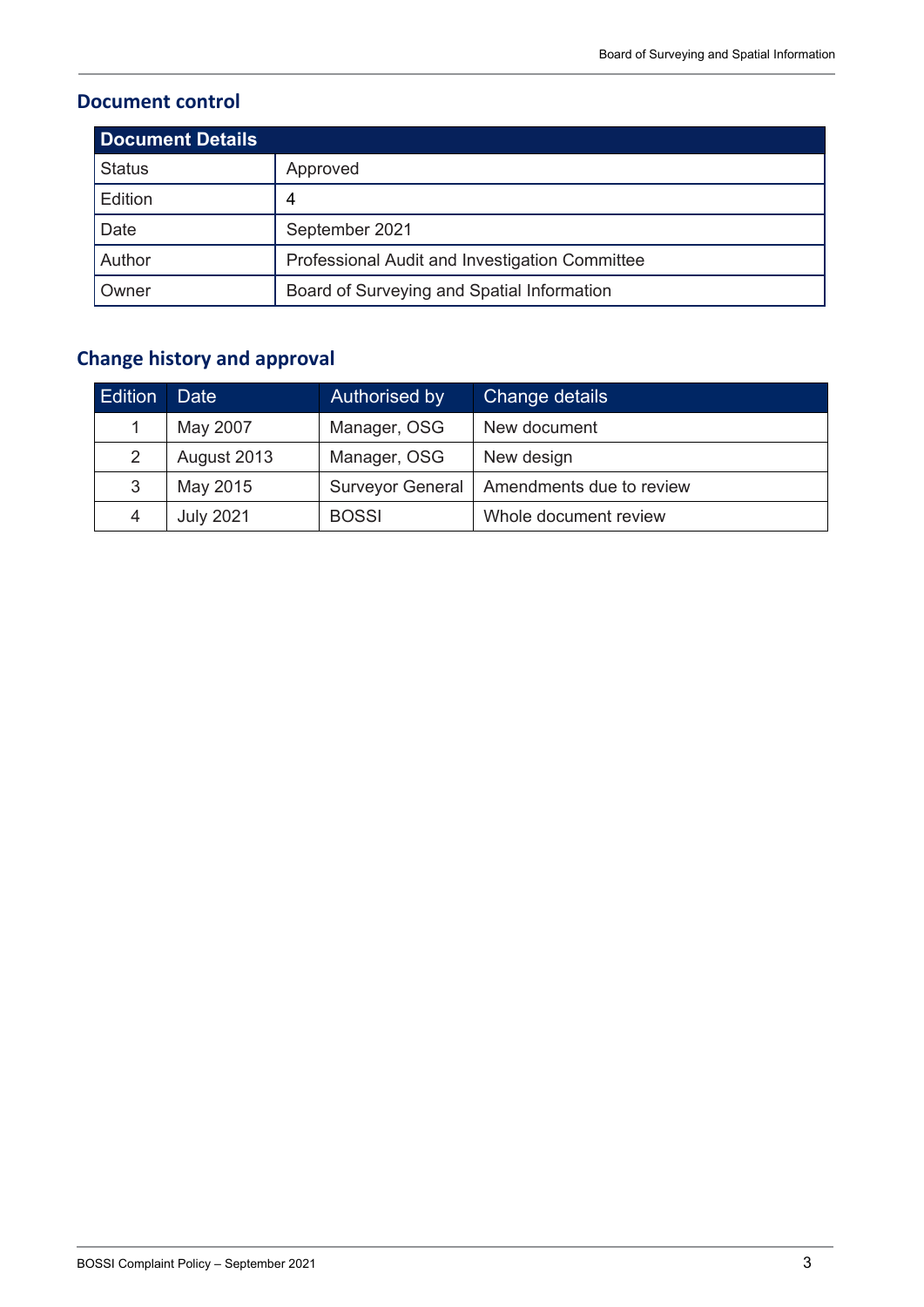# **Contents**

| 1. |       |  |  |  |
|----|-------|--|--|--|
|    | 1.1.  |  |  |  |
|    | 1.2.  |  |  |  |
|    | 1.3.  |  |  |  |
|    | 1.4.  |  |  |  |
| 2. |       |  |  |  |
|    | 2.1.  |  |  |  |
|    | 2.2.  |  |  |  |
|    | 2.3.  |  |  |  |
|    | 2.4.  |  |  |  |
|    | 2.5.  |  |  |  |
|    | 2.6.  |  |  |  |
|    | 2.7.  |  |  |  |
|    | 2.8.  |  |  |  |
|    | 2.9.  |  |  |  |
|    | 2.10. |  |  |  |
| 3. |       |  |  |  |
|    | 3.1.  |  |  |  |
|    | 3.2.  |  |  |  |
| 4. |       |  |  |  |
| 5. |       |  |  |  |
| 6. |       |  |  |  |
| 7. |       |  |  |  |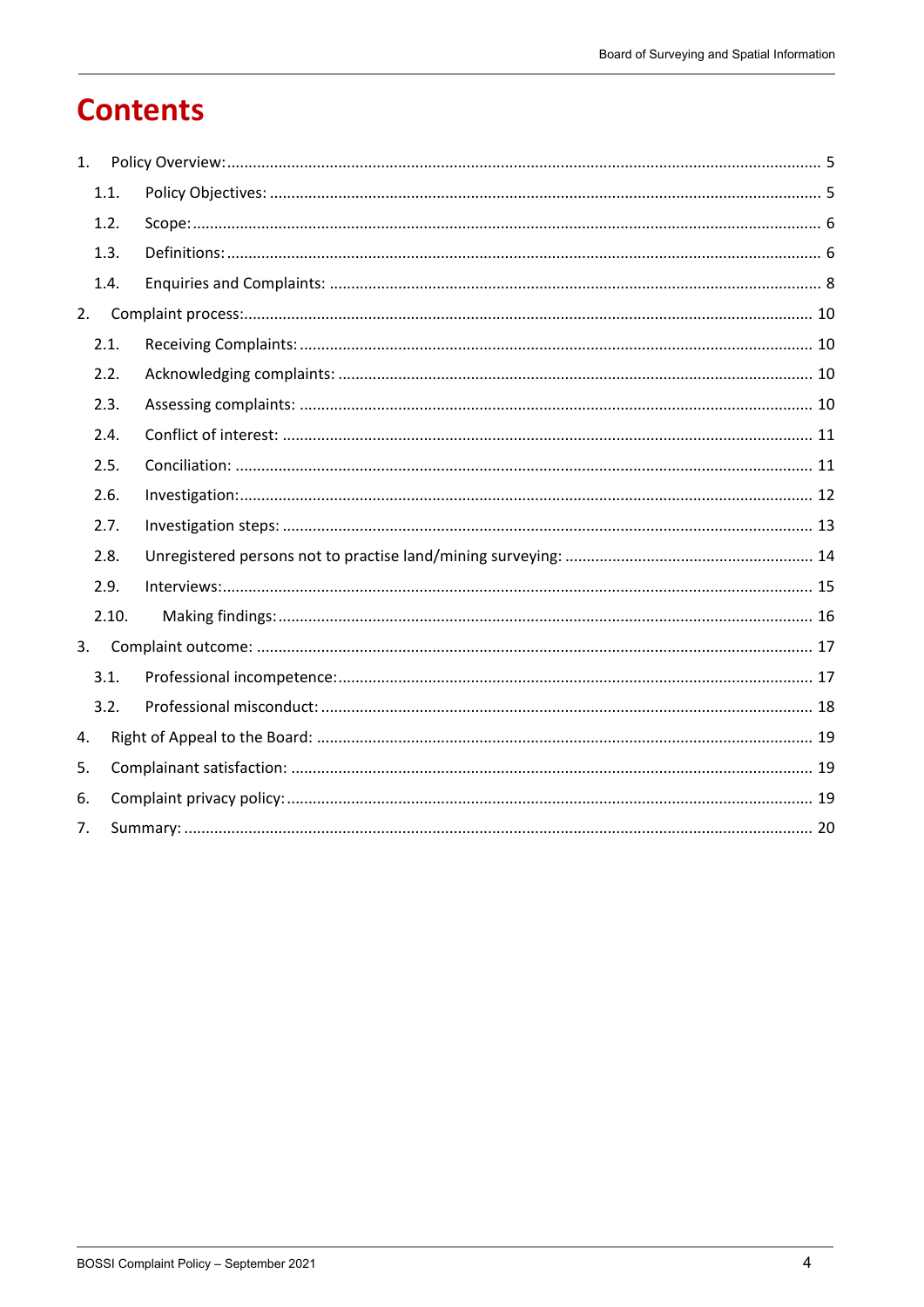# <span id="page-4-0"></span>**1. Policy Overview:**

The Board of Surveying and Spatial Information (BOSSI, the Board) Complaint Policy explains the process whereby complaints made against NSW Registered Surveyors or "land surveys and mining surveys" are investigated by the Board.

The Board maintains the primary responsibility for any investigations of complaints reported and that those complaints are assessed in a timely, objective, and fair manner.

The Board is committed to effective complaint handling for customers – who are both complainants and responding surveyors. Complaint handling principles include:

**Customer focus** – the organisation is committed to effective complaint handling and values feedback generated through the complaint process.

**Visibility** – information about how and where to make a complaint is readily available.

**Clarity** – the process for making a complaint and subsequent investigation is easy to understand.

**Responsiveness** – complaints are acknowledged promptly, with all affected parties kept informed throughout the process.

**Objectivity and fairness** – complaints are dealt with in an equitable and unbiased manner.

**Review** – there are opportunities for internal and external review and/or appeal about the Board's decisions, and all parties are informed about these avenues.

**Accountability** – complaints and responses to them are monitored and reported to the Board and /or other stakeholders where appropriate.

**Continuous Improvement** – complaints are a source of improvement as they enable the Board to identify poor practice and take remedial action at an industry-wide level.

### <span id="page-4-1"></span>**1.1. Policy Objectives:**

The general objectives of this policy are to:

- i) Provide a framework to ensure compliance with the Act and Regulation by Registered Surveyors in NSW
- ii) Investigate unregistered persons performing or advertising to carry out land and mining surveys in NSW and recommend judicial action where appropriate
- iii) Redress complaints by users of land or mining surveying services within NSW
- iv) Maintain a high level of ethical and practice standards in the surveying profession

The policy provides a coordinated approach to investigations. The Board has delegated the responsibility of these investigations to the Professional Audit and Investigation Committee (PAIC).

The Board maintains the right to procedural fairness and natural justice in its investigations by providing transparency, consistency, and/or opportunity to respond to all involved in its regulative requirements.

The policy also provides a guide for the Board's Professional Audit and Investigation Committee on how to conduct the:

- i) Receipt of complaints
- ii) Assessment of Complaints
- iii) Investigation of Complaints
- iv) Report on the findings of Investigations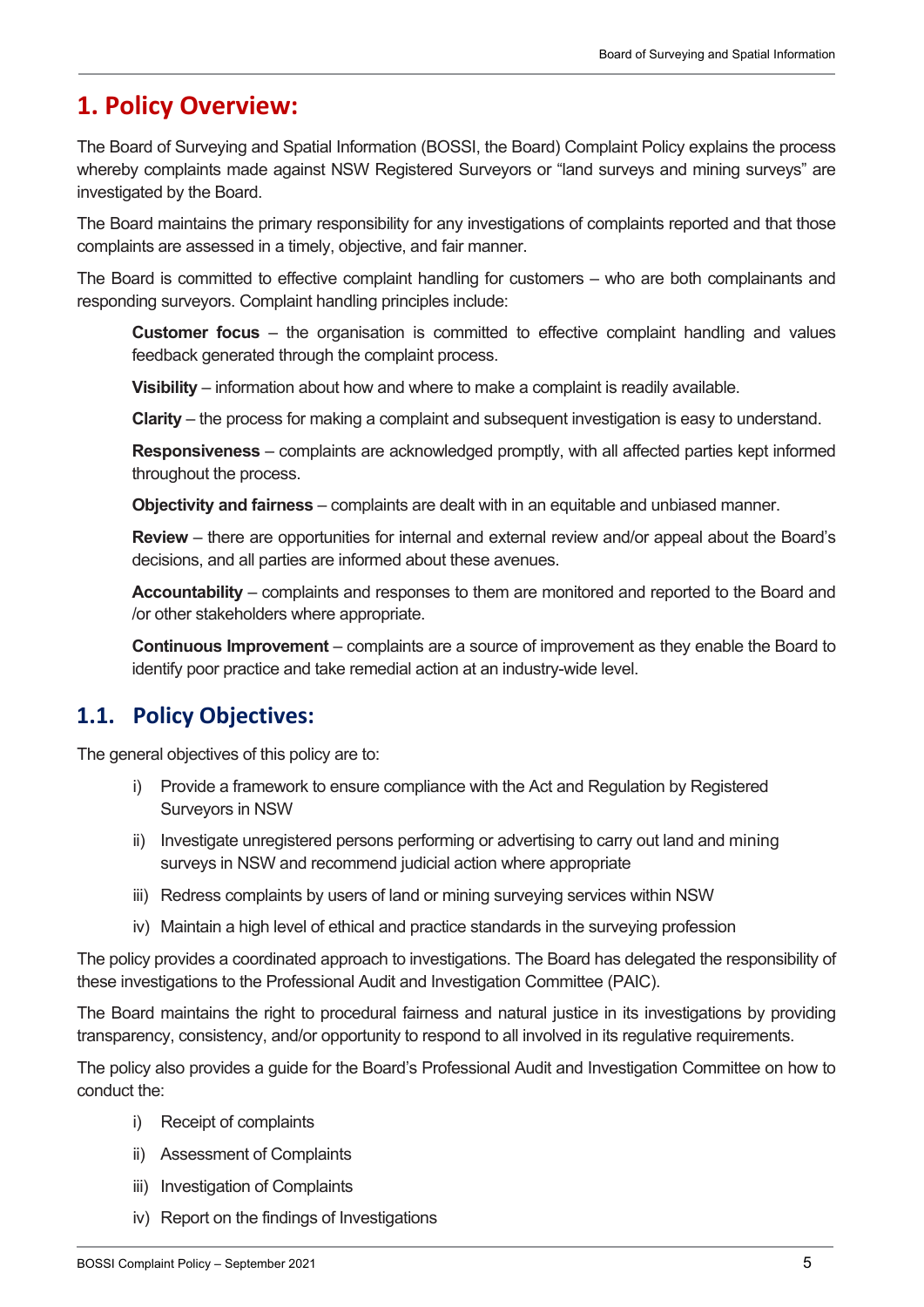### <span id="page-5-0"></span>**1.2. Scope:**

This policy applies to:

- Registered Surveyors, their conduct and survey products
- Land and Mining surveys prepared or advertised by unregistered surveyors in NSW

This policy **does not**:

• determine what disciplinary actions or penalties should be administered to persons under the Act or Regulation.

As per Section 16A of the Act, investigations relating to professional misconduct extend to any person who was a Registered Surveyor at the time that any professional misconduct allegedly occurred but who is no longer a Registered Surveyor.

### <span id="page-5-1"></span>**1.3. Definitions:**

- **i) The Act** refers to the *Surveying and Spatial Information Act 2002*
- **ii) BOSSI or the Board** refers to the NSW Board of Surveying and Spatial Information
- **iii) Cadastre** a digital representation of all land parcel and property boundaries in NSW. This includes managing the collection, storage, maintenance and product development, in line with customer requirements, NSW and national policies, initiatives and guidelines, of the authoritative State cadastre
- **iv) Complaint** refers to a written complaint recorded on the BOSSI Complaint form
- **v) Disciplinary Committee (DC)** Board Committee responsible for reviewing complaint investigation outcomes and recommending appropriate actions or penalties
- **vi) Form of Demand** For the purpose of investigating a survey carried out by a Registered Surveyor, the Board may under Section 11 of the Act, request the surveyor to produce documents relevant to the conduct of a survey
- **vii) Firm** means a corporation or a partnership or other unincorporated association of persons
- **viii) Fit and Proper Person -** that a surveyor, surveyors assistant, student of surveying or applicant, displays not only that they have the requisite knowledge of the duties and responsibilities of the holder of a surveyor's registration or surveyors' assistant enrolment but also that they possess sufficient moral integrity and rectitude to be accredited to the public as a person to be entrusted with the work as subject of the surveyor's registration or surveyors' assistant enrolment
- **ix) Interview** A formal process where a surveyor is invited to provide information to the Professional Audit and Investigation Committee investigators about a specific survey
- **x) Land Survey** as defined by the Act is a survey (other than a mining survey) that is carried out in connection with:
	- (a) the reservation or dedication of land for any purpose, or
	- (b) the creation, variation, transfer or extinguishment of any interest in land, or
	- (c) the preparation of a plan for lodgement under Division 3 of Part 23 of the *[Conveyancing Act 1919](https://www.legislation.nsw.gov.au/view/html/inforce/current/act-1919-006)*, or

(c1) the preparation of documents required to be prepared under the *[Strata Schemes](https://www.legislation.nsw.gov.au/view/html/repealed/current/act-1973-068) [\(Freehold Development\) Act 1973](https://www.legislation.nsw.gov.au/view/html/repealed/current/act-1973-068)* or the *[Strata Schemes \(Leasehold Development\) Act](https://www.legislation.nsw.gov.au/view/html/repealed/current/act-1986-219)  [1986](https://www.legislation.nsw.gov.au/view/html/repealed/current/act-1986-219)* by a registered land surveyor, or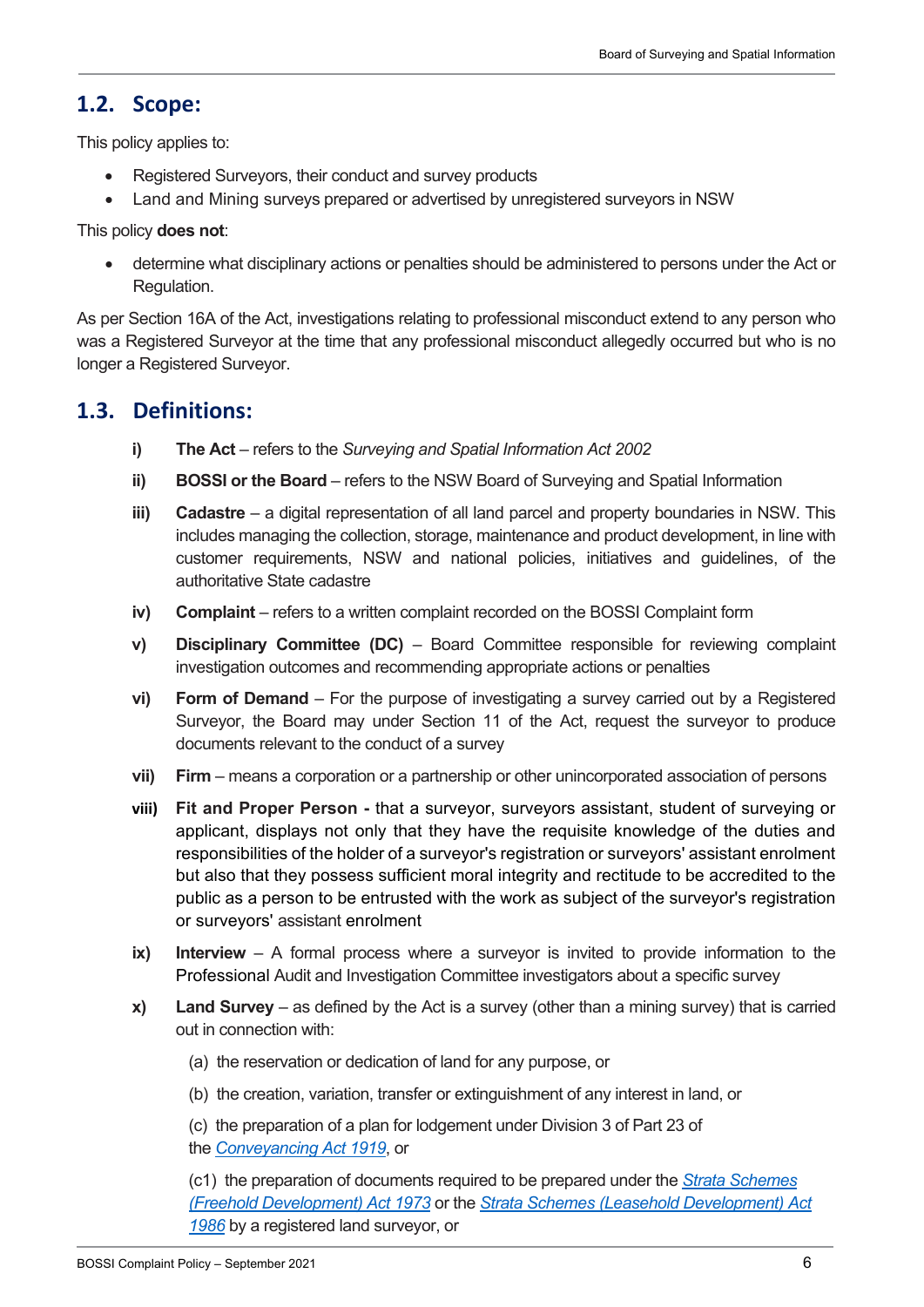- (d) the identification or marking out, or both, of the boundaries of a parcel of land.
- **xi) Mining Survey** as defined by the Act is a survey that is carried out for the purposes of the *[Work Health and Safety \(Mines and Petroleum Sites\) Act 2013](https://legislation.nsw.gov.au/view/html/inforce/current/act-2013-054)*
- **xii) Non-compliant survey** a survey that does not maintain or meet minimum industry standard or Regulation requirements
- **xiii) Professional Audit and Investigation Committee (PAIC)** Board Committee responsible for reviewing and investigating (if appropriate) lodged complaints against Registered Surveyors and unregistered persons undertaking a "land or mining" survey.
- **xiv) Professional Incompetence** as defined in Section 12 of the Act means:

A lack of knowledge, skill or judgement in a Registered Surveyors professional ability that demonstrates:

- (a) A failure to apply a suitable standard of care
- (b) An unacceptable pattern of behaviour
- (c) A standard of competence below the expectations of the Board
- (d) When the behaviour significantly reduces public confidence in NSW Registered **Surveyors**
- (e) When a pattern of events exists that would collectively be considered incompetent
- **xv) Professional Misconduct –** as defined in Section 13 of the Act means:
	- (a) any contravention of the conditions of the surveyor's registration, or
	- (b) any failure to comply with the standards imposed by this Act or the regulations with respect to the carrying out of surveys, or
	- (c) any failure to comply with an order referred to in subsection (1) (c), (d) or (e), or
	- (c1) any failure to comply with a notice under section 9A, or
	- (d) any failure to comply with the requirements of the *[Licensing and Registration \(Uniform](https://legislation.nsw.gov.au/view/html/inforce/current/act-2002-028/)  [Procedures\) Act 2002](https://legislation.nsw.gov.au/view/html/inforce/current/act-2002-028/)*, or
	- (e) any contravention of this Act or the regulations, or
	- (f) any contravention of the *Work Health and Safety (Mines and Petroleum Sites) Act 2013* with respect to the conduct of surveys, or
	- (g) any act or omission that demonstrates that the surveyor is not a fit and proper person to be registered as a surveyor, or
	- (h) any act or omission that the regulations declare to be professional misconduct for the purposes of this Act
- **xvi) Registered Land Surveyor** A person who is registered as a land surveyor in NSW under the Act
- **xvii) Registered Mine Surveyor** A person who is registered as a mining surveyor in NSW under the Act
- **xviii) Registered Surveyor** a registered land surveyor or registered mining surveyor
- **xix) The Regulation** refers to the Surveying and Spatial Information Regulation 2017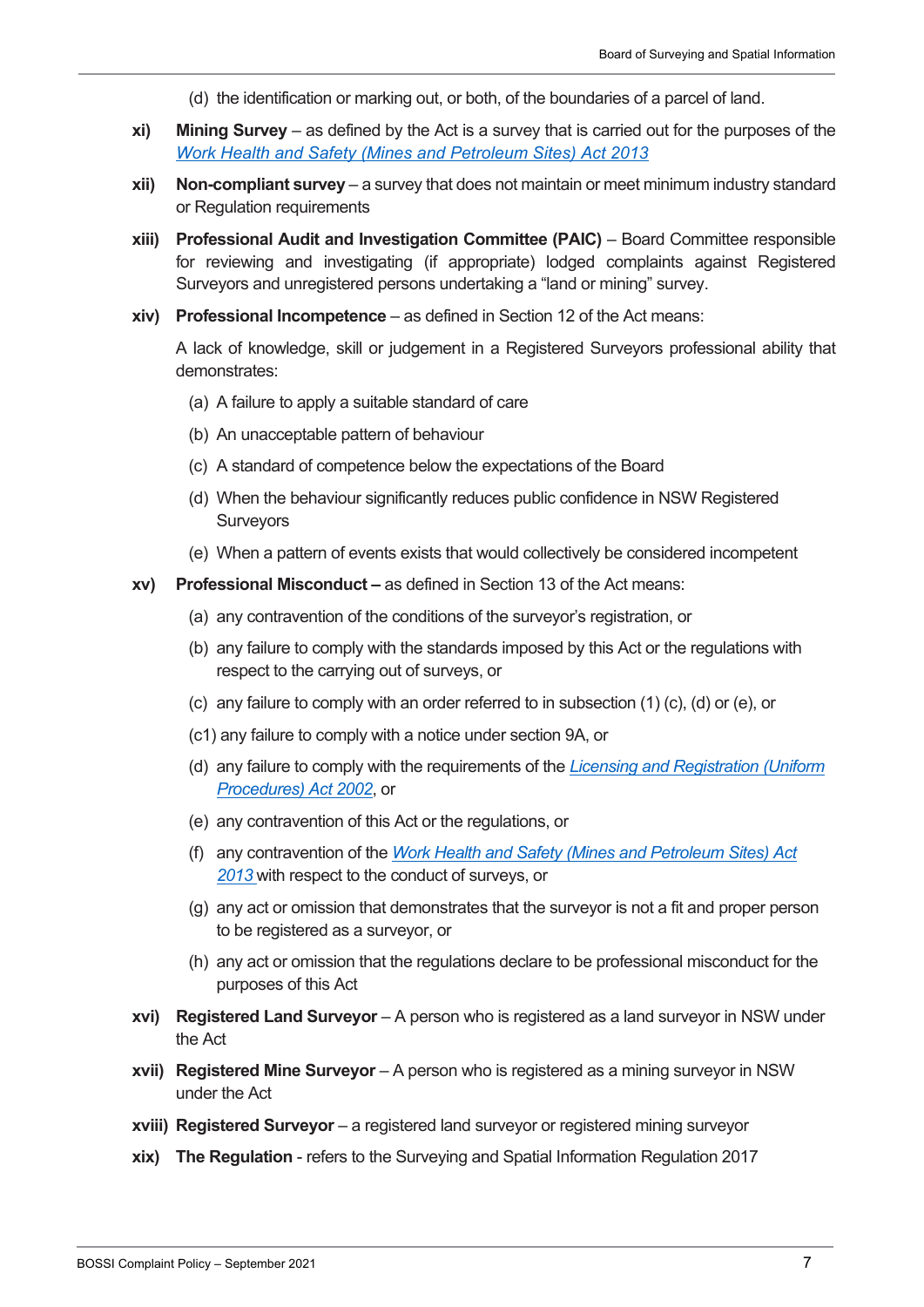- **xx) Supervision** is the act, process, or function of overseeing, directing or managing work, workers or a project. The supervising surveyor takes full responsibility for the work of the supervised person
- **xxi) Unregistered Person** is a person who is not registered under the Act, who carries out a land or mining survey, or advertises that they are willing to undertake a land or mining survey for fee or reward

# <span id="page-7-0"></span>**1.4. Enquiries and Complaints:**

#### **Complaints alleging criminal or corrupt behaviour:**

The Board is to investigate complaints to the point where the view is formed by PAIC that a criminal offence may have occurred. PAIC will then halt the investigation and refer the matter to the complainant and advise them to seek independent legal advice and to report the matter to the appropriate law enforcement agency for further investigation.

The Board will assist law enforcement investigators where appropriate.

The Board are legally obliged to report identified serious criminality to NSW Police Force as per Section 316 of the *[Crimes Act 1900 \(NSW\)](https://legislation.nsw.gov.au/view/whole/html/inforce/current/act-1900-040)*.

PAIC will maintain liaison with the Investigating Police or prosecuting agency to establish if there is any further need for the Board to take any remedial or disciplinary action relevant to a Registered Surveyors conduct.

#### **Anonymous Complaints:**

The Board does not accept or act on anonymous complaints. All complaints are to be recorded on the BOSSI Complaint Form, clearly defining the name of the complainant, the nature of complaint and the complainant's signature.

All proceedings under this Policy are treated with strict confidentiality, however all parties must be aware that the complaint form including the consent to release supporting documents may be provided to the Registered Surveyor for response.

BOSSI documentation is subject to the Government Information (Public Access) Act 2009.

#### **Vexatious or Malicious Complaints:**

A vexatious or malicious complaint is one that is falsely made; that is, it is not made in good faith or based on evidence.

When the allegations are not supported by any evidence and there is other evidence to suggest that the complaint was made vexatiously – that is, primarily to cause annoyance to a person or entity, the Board will not continue with the investigation process. PAIC will finalise the complaint and record its actions.

The complainant will be advised that no evidence was found to support the allegations and no further action will be taken by the Board in this instance. However, any further complaints from the same person will be freshly assessed to see if they have any substance.

#### **Unsigned Complaints or Complaints not on a BOSSI complaint form:**

PAIC will review all complaints supplied to them.

Without a signed complaint form, the Board do not commit to a formal investigation and generally seek to resolve these complaints by providing general advice to the complainant with an outcome focus in mind. These complaints are not placed on the complaints register and are managed locally by PAIC at the discretion of the Board. Such complaints are reported to PAIC and recorded in meeting minutes.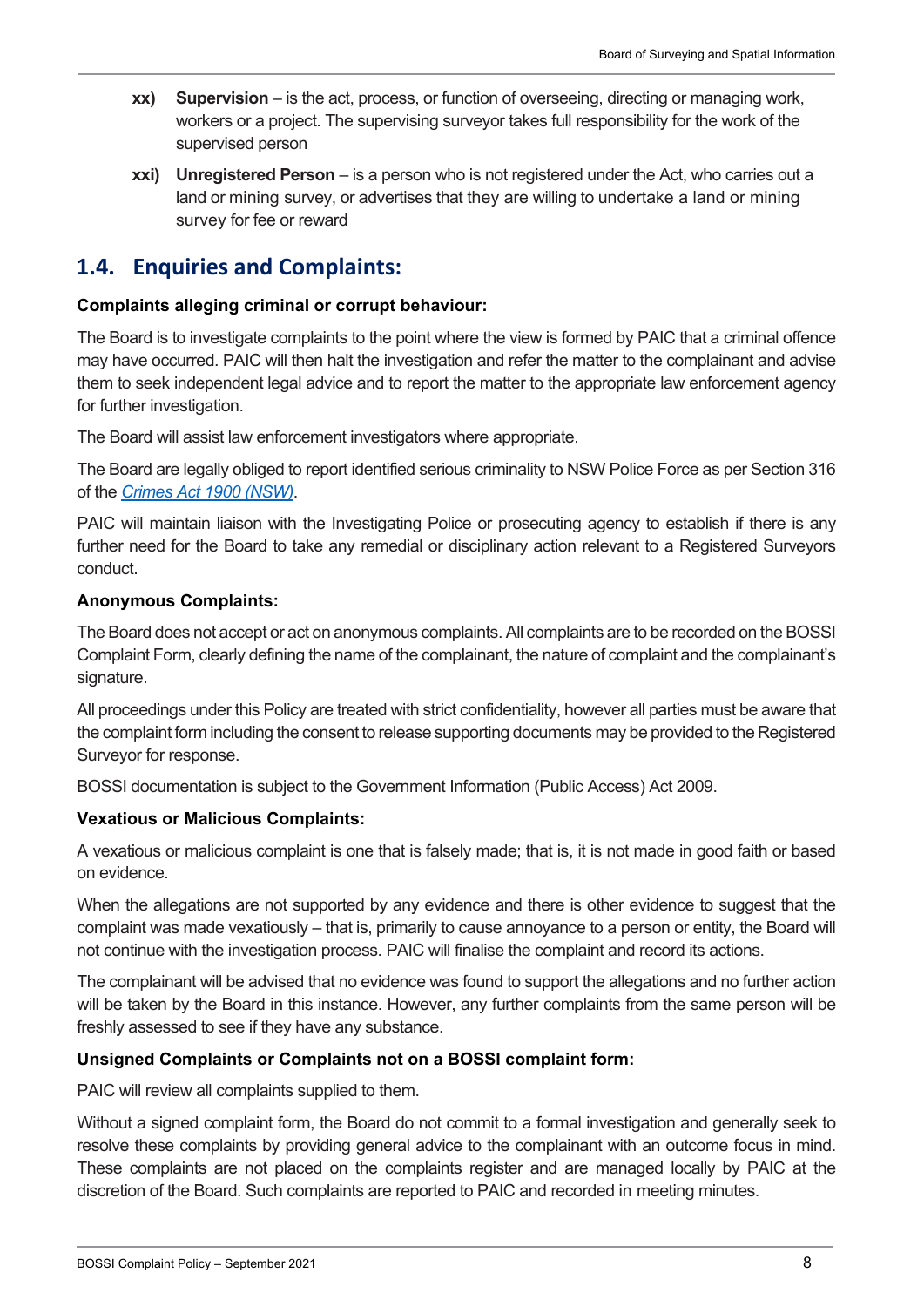All parties must be aware that the complaint form including the consent to release supporting documents may be provided to the Registered Surveyor for response.

#### **Time Limitations:**

The Board has instructed PAIC to only investigate complaints where the survey or conduct of the surveyor occurred within the three years preceding lodgement of the complaint.

This limitation does not apply where the Board considers:

- 1) the omission / error / conduct is of such a serious nature that it would significantly impact on the:
	- **NSW Cadastre**
	- reputation of the surveying industry
- 2) it is in the public interest to do so

PAIC are to seek Board endorsement to either accept or refuse any investigations over the three-year limitation.

The decision to investigate or decline to investigate a complaint is minuted in a PAIC meeting.

When offences are identified within the Act that are subject to judicial process, there is a "statute of limitations" of six months from the time of the offence occurring in which the prosecuting authority has to initiate due process. The relevant legislation is Section 179 of the *[Criminal Procedures Act 1986.](https://legislation.nsw.gov.au/view/html/inforce/current/act-1986-209)*

Sections 21 to 26 inclusive of the Act are subject to the statute of limitations:

- *Sect 21 Unregistered persons not to practise land surveying*
- *Sect 22 Unregistered persons not to practise mining surveying*
- *Sect 22A Firms offering land and mining surveying services*
- *Sect 23 Obstruction of registered surveyors*
- *Sect 24 Removal etc of survey marks*
- *Sect 25 Marks in the form of permanent survey marks not to be used without authority*
- *Sect 26 Exercising powers of entry without certificate of authority*

#### **Who can investigate:**

For the purpose of investigating a survey that has been carried out by a registered surveyor the Board's functions are to be exercised as per the act:

- a) by a Board member who is a Registered Surveyor, or
- b) by some other Registered Surveyor to whom the Board delegates the exercise of those functions.

Complaints against a Registered Surveyor are undertaken by a Registered Surveyor appointed by the PAIC with the support of the BOSSI investigator.

Complaints against an unregistered surveyor accused of undertaking a land or mining survey may be conducted by the BOSSI investigator with the support of a PAIC appointed Registered Surveyor and/or legal representative.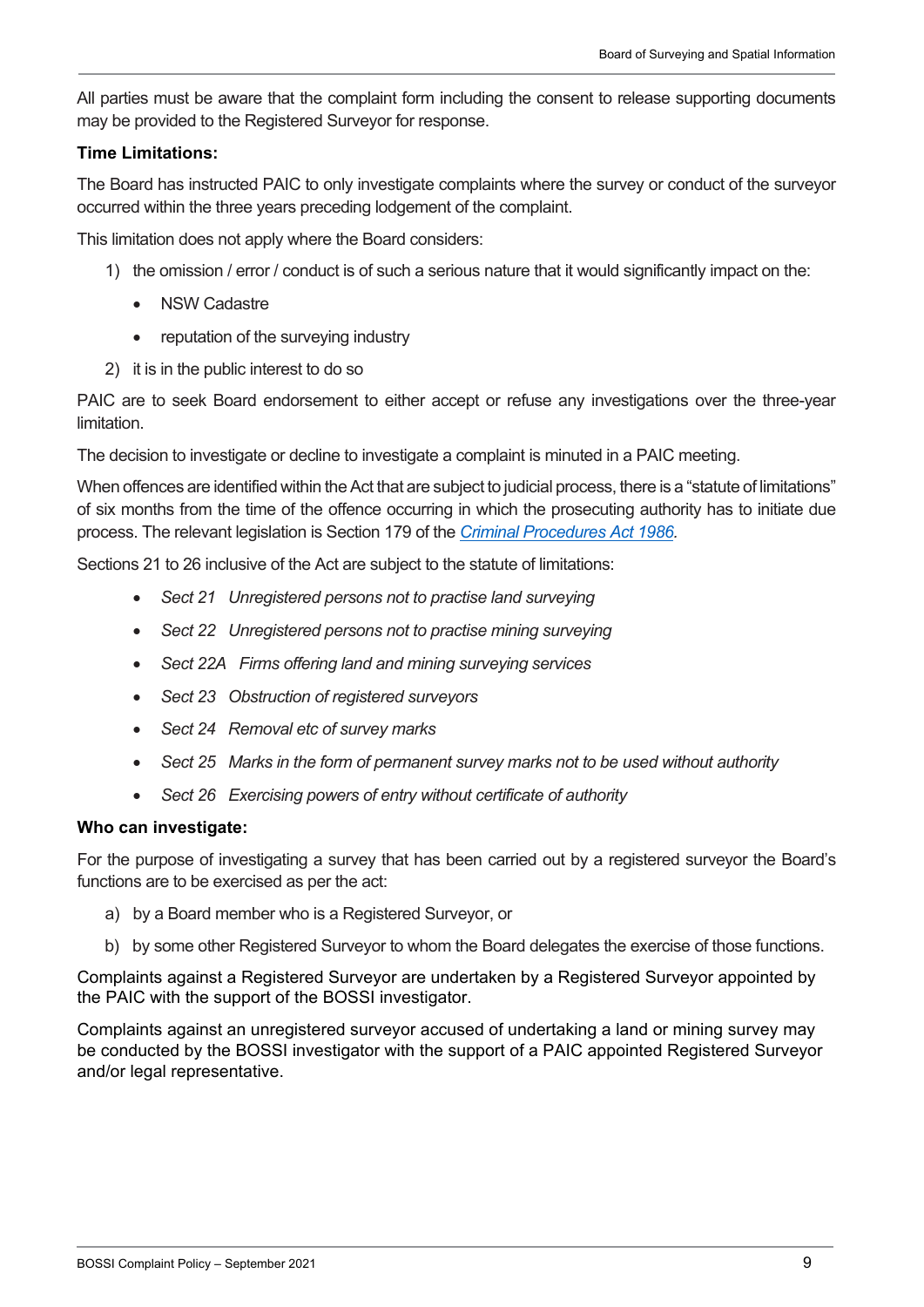# <span id="page-9-0"></span>**2. Complaint process:**

The BOSSI complaint process provides a procedural guideline to determine what action is required to all complaints received. It assists the PAIC to select the appropriate investigative approach by looking at any statutory requirements, the nature of the issue, the likely outcome of the investigation and develop an investigation plan if required, ensuring proper powers and authority have been exercised.

# <span id="page-9-1"></span>**2.1. Receiving Complaints:**

The complaint must:

- a) be in writing
- b) signed by the person making the complaint
- c) set out the circumstances giving rise to the complaint
- d) indicate if the complainant is willing for the complaint to be conciliated

The associated records are kept in an electronic file assigned sequentially by the complaint register number. The complaint register is maintained by the BOSSI Registrar or the PAIC Convenor. The entries include subsequent action taken in relation to the complaint, and copies of relevant material (correspondence, evidence) filed.

The initial record of the complaint should identify (wherever possible):

- the contact details of the person making the complaint
- any request for the suppression of details of the complainant to other involved parties
- the details of the subject of the complaint
- the issues raised
- the outcomes sought
- any other information required to properly respond to the matter
- any additional information the person making the complaint may provide that will assist in the investigation
- if the complaint is resolved at first contact, details about the resolution including information provided or referrals made.

The BOSSI Complaint form can be accessed on the BOSSI website at [www.bossi.nsw.gov.au.](http://www.bossi.nsw.gov.au/)

# <span id="page-9-2"></span>**2.2. Acknowledging complaints:**

The receipt of each complaint will be acknowledged promptly by the convenor of PAIC or the BOSSI Registrar. Consideration will be given to the most appropriate medium for communicating with the person, considering the complainant's business needs and expressed preferences.

# <span id="page-9-3"></span>**2.3. Assessing complaints:**

Assessing a complaint involves determining what action is required, which may include options other than a formal investigation. Upon receipt of the complaint, the Registrar or the Convenor of PAIC will assign the complaint a number, correlate the information and forward the complaint to PAIC for their assessment.

Assessment of a written complaint may involve considering:

• does the complaint relate to a NSW Registered Surveyor?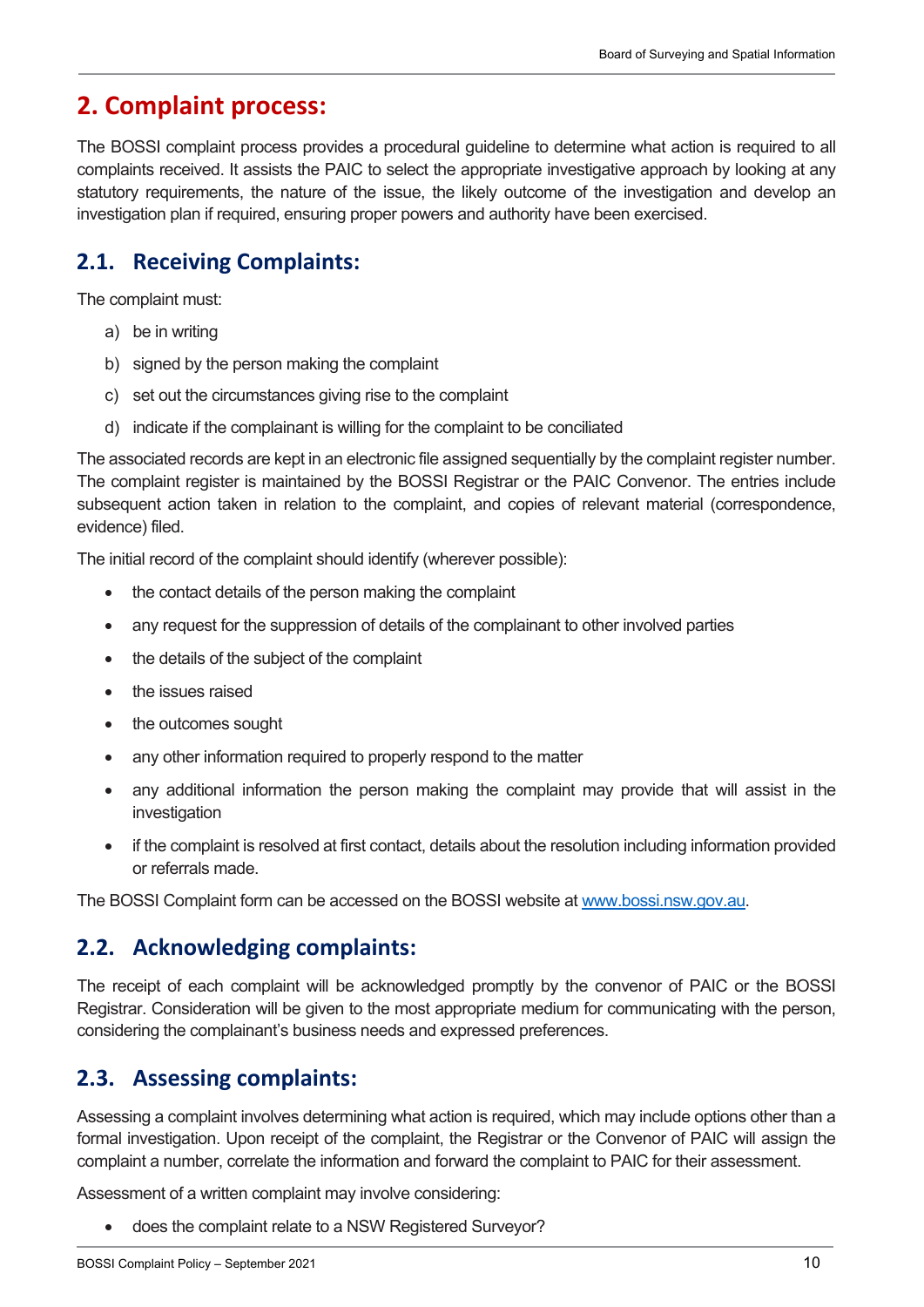- did the incident occur in NSW?
- has the statute of limitations as per the *[Criminal Procedures Act 1986](https://legislation.nsw.gov.au/view/html/inforce/current/act-1986-209)* elapsed since the alleged events occurred (six months from the date of offence)?
- does the complaint primarily involve a communication issue or misunderstanding that can be resolved through explanation or discussion?
- is there an alternative means of redress or a more appropriate mechanism for dealing with the issue, for example referral to NSW Fair Trading or NSW Police Force?
- should the complaint be notified to a relevant government agency?
- how significant is the issue for the complainant and/or the Board?

After assessing a complaint, a decision will be made by PAIC regarding how to manage it.

Managing a complaint may involve:

- giving the complainant information, advice, or an explanation in writing
- requesting further information from the complainant before the assessment phase can be completed or investigation commenced
- conciliation
- investigating the claims made in the complaint
- declining to investigate.

All recorded complaints are reported to the Board. If PAIC reaches a consensus to not investigate a matter, the reasons are recorded and reported to the Board.

### <span id="page-10-0"></span>**2.4. Conflict of interest:**

Where or a member of the Board, a member of PAIC or a PAIC appointed Investigator has any material, pecuniary or any other interest which would lead to a reasonable concern that the member may be biased in the conduct of their role, that member:

- **must** disclose the facts and circumstances to the President of the Board or the Registrar as soon as possible
- **must not** participate in the investigation or consideration of the complaint unless the President of the Board is satisfied that in all the circumstances pertaining to the consideration of the complaint it is appropriate that the member should continue in the role.

### <span id="page-10-1"></span>**2.5. Conciliation:**

Initially PAIC will review the complaint package and determine if the complaint is suitable to be conciliated. Conciliation is appropriate where PAIC determines minor breaches of process have occurred and/or communication is the cause of the complaint. This is only done when PAIC decide it is the most suitable and efficient course of action, and all parties consent to conciliation.

If, however, upon initial assessment PAIC identifies potential professional misconduct or professional incompetence, the matter will not be conciliated, and instead will progress in accordance with this policy

PAIC will appoint a person to attempt to conciliate a complaint. Where PAIC determines that the complaint cannot be conciliated, or where conciliation has been attempted and has failed, the complaint will progress in accordance with this policy.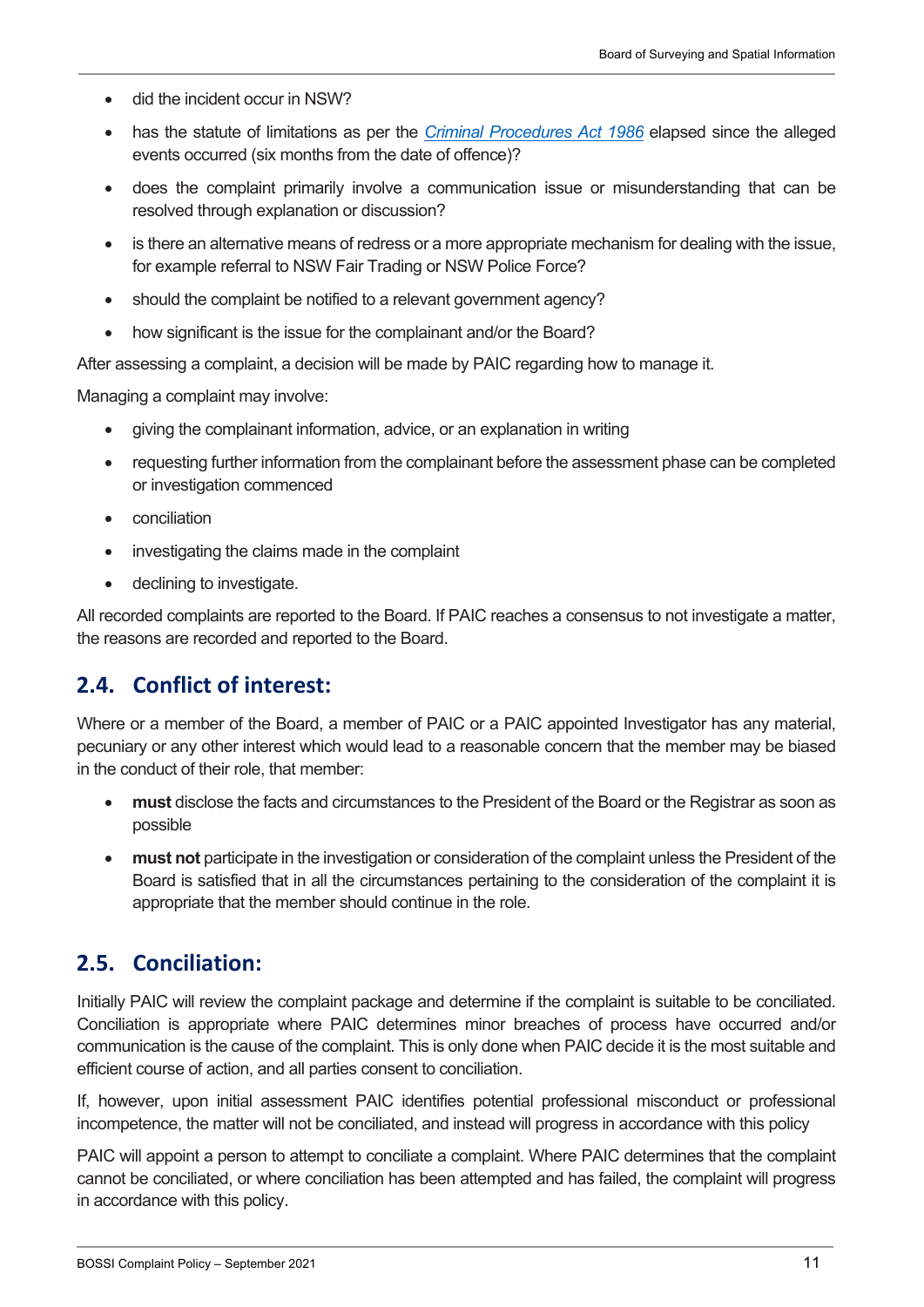Where conciliation is successful, the appointed conciliator will prepare a report for the Board. The report must be signed by the conciliator, the complainant, and the surveyor.

# <span id="page-11-0"></span>**2.6. Investigation:**

A PAIC investigation is to establish and document relevant facts, reach appropriate conclusions based on the available evidence, and determine a suitable response. The nature and scope of any PAIC investigation will depend on the circumstances of each case and any relevant statutory requirements that apply.

If PAIC considers that an investigation is warranted, PAIC will consider the most appropriate person to conduct the investigation when taking into consideration qualifications, experience and availability. It is important that the investigator does not have a conflict of interest in the matter. Any unavoidable conflict of interest must be identified and carefully managed.

The most appropriate investigative approach will also need to be determined. This involves consideration of any statutory requirements, the nature of the issue and the likely outcomes. PAIC conduct two types of investigations, 'outcome-focused' or 'evidence-based'.

#### **Outcome-focused investigation:**

An appropriate strategy for less serious issues. PAIC may elect this type of investigation to quickly identify and remedy complaints that do not require a lengthy and in-depth analysis of all available evidence. In conducting an outcome-focused investigation, the following factors will be considered:

- if the complaint involves a communication issue that can be resolved through explanation or discussion
- if a more appropriate means of dealing with the issue is available
- if the complaint can or must be referred or notified to a relevant government agency
- the significance of the issue for the complainant and/or the Board

Possible remedies arising from an outcome-focused investigation include:

- workplace training
- amended policies or systems
- an apology

#### conciliation **Evidence-based investigation:**

Is undertaken by a PAIC investigator if a complaint has been received about a surveyor's actions that could result in a finding against:

- a person that could significantly affect their reputation or interests and /or
- the reputation and interests of the surveying industry and /or
- significantly impacts on the NSW Cadastre

Evidence-based inquiries seek to pursue all lines of inquiry in a way that meets legal and procedural requirements. The more serious the allegation and possible consequences, the more rigorous the investigation will need to be.

Upon completion of the investigation, a report is provided by the investigator to PAIC. By consensus agreement, PAIC will determine if an investigation report is provided to the Disciplinary Committee for their consideration of disciplinary outcomes or if the matter is reported directly to the Board for their information only.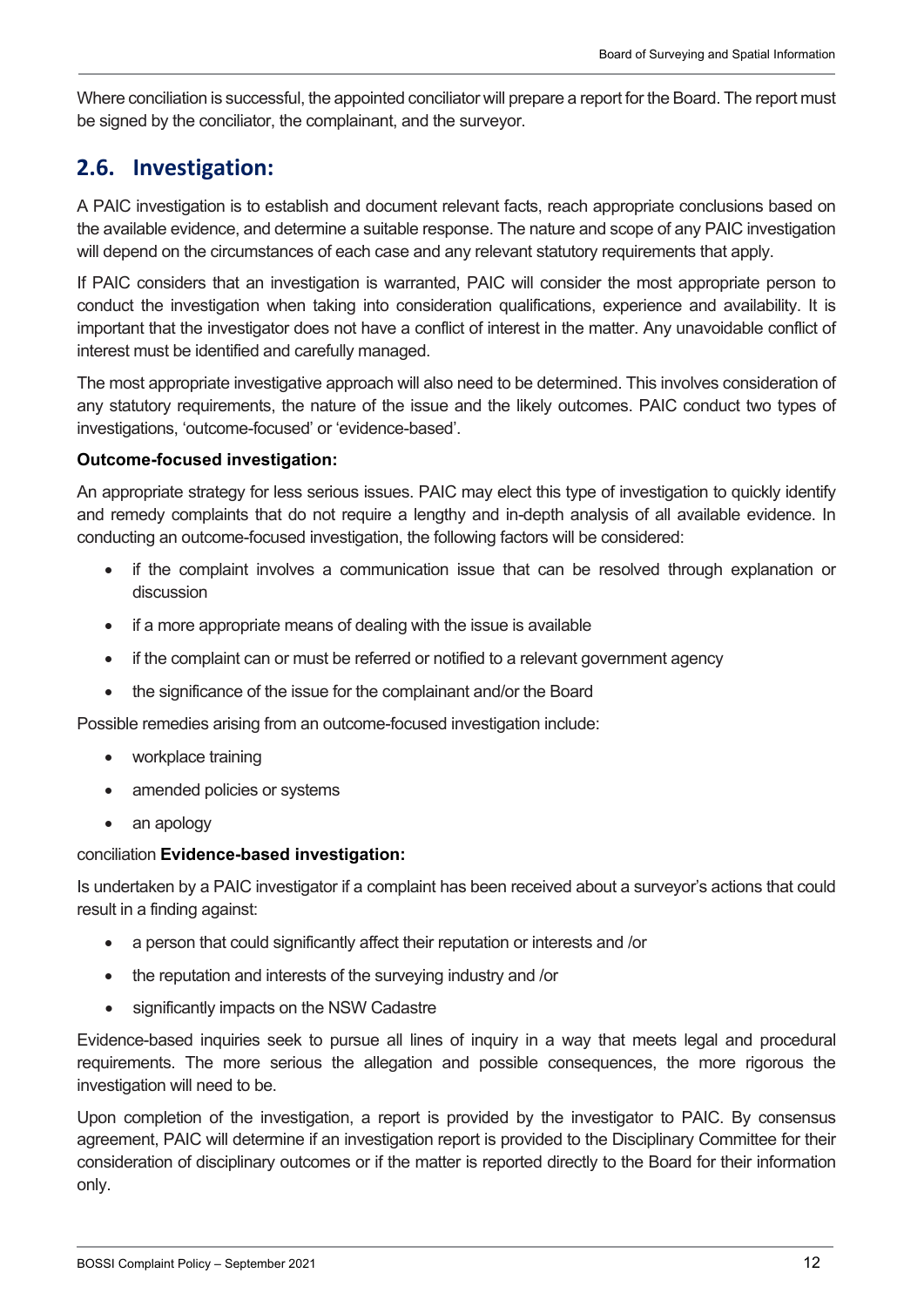### <span id="page-12-0"></span>**2.7. Investigation steps:**

#### **Assess the complaint & select the appropriate investigation approach**

Once PAIC have assessed the complaint as being valid and requiring investigation PAIC will determine if the investigation is either evidence-based or outcome-focused.

#### **Plan the investigation**

PAIC will define the issues in the complaint to be investigated and establish a course of action. The investigation plan may be reviewed by PAIC throughout the investigation.

Dependent on the nature of the investigation, PAIC will identify what questions need to be answered, what information is required to answer those questions, and the best way to obtain that information.

Upon this consideration PAIC will appoint a suitably qualified investigator to conduct enquiries.

#### **Ensure proper powers and authority**

PAIC determines if the complaint falls within the Board's legislated powers to investigate.

Matters for which the Board may take action against a Registered Surveyor include:

- professional incompetence
- professional misconduct.

PAIC's role is to distinguish between the **right to ask** and the **power to demand** under the auspice of investigating allegations. PAIC must consider all evidence gathered in the course of the investigation including all supportive (inculpatory) and excluding (exculpatory) evidence when making its direction.

If the investigation is major or sensitive, PAIC will seek approved terms of reference and adequate resources from the Board or NSW Department of Customer Service Legal Services.

#### **Evidence gathering**

PAIC and the investigator gather sufficient reliable evidence to prove or disprove matters relevant to the issue being investigated.

Evidence obtained must adhere to the rules of evidence to ensure fairness and admissibility. Evidence must show:

#### **Impartiality**

Investigators must be impartial, adopting an inquisitorial approach, attempting to ascertain the truth and uncover all relevant facts.

#### **Confidentiality**

Investigators must maintain the confidentiality of the investigation to within the confines of PAIC until its findings are a matter of public record.

#### **Communication**

The complainant and surveyors subject to the investigation will be informed of its progress throughout the investigation.

#### **Standard of proof**

PAIC must prove beyond reasonable doubt that the allegations are substantiated.

#### **Rules of evidence:**

The applicable rules of evidence in an investigation are: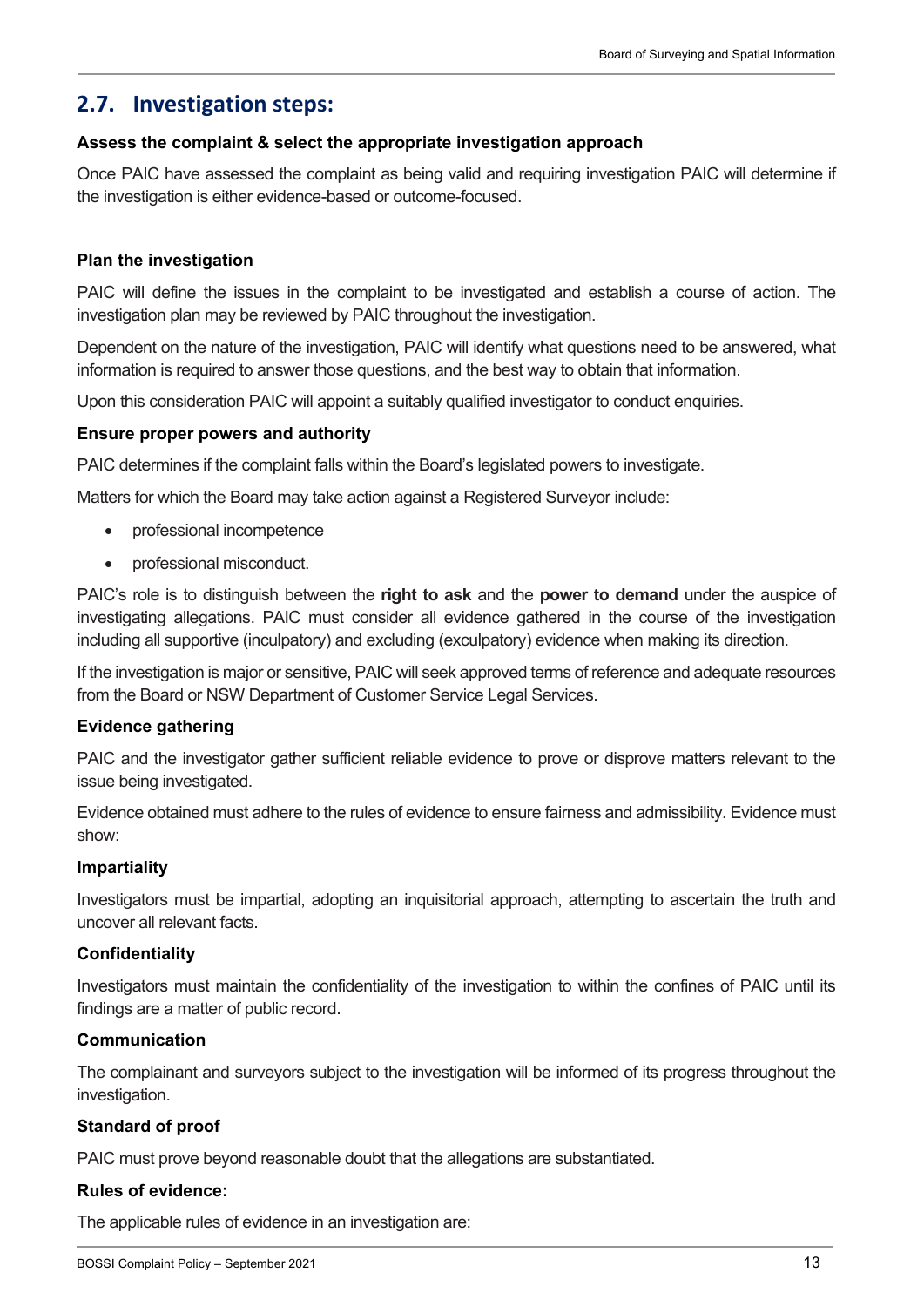- **Relevance and cogency** the most fundamental consideration which should be given to any piece of evidence is its relevance. Evidence must also be sufficiently cogent (reliable, convincing, truthful, sound) and compelling (of sufficient weight) that it logically supports the finding that has been made.
- **Hearsay evidence** this is evidence based on what has been reported to a witness by others, rather than what he or she has heard directly. This evidence is generally inadmissible.
- **Opinion evidence** a witness's opinions about a person, or about what happened or should have happened, are usually irrelevant to an inquiry unless the witness is an expert whose opinion is relevant to the subject matter of the investigation. PAIC rely on "expert witnesses" to provide opinion evidence in its investigation.
- **Direct and circumstantial evidence**  evidence can be either direct (evidence of what was said or done, perceived through any of the five senses) or circumstantial (evidence from which facts may be inferred). Typically, an investigator will make use of both forms of evidence although more weight should generally be given to direct evidence. Reviewing the evidence is an important preliminary step to reaching initial or preliminary conclusions about the matters under investigation.
- **Procedural Fairness and right to be heard** Regulatory or governing bodies are required by legislation to afford procedural fairness to persons who are the subject of disciplinary proceedings. Investigators must provide all parties the right to respond to the allegations in an open and transparent manner. This is very important in an investigation that could result in an outcome that affects the rights, interests, or reputation of an individual.

Any investigation that is subject of the *[Criminal Procedures Act 1986](https://legislation.nsw.gov.au/view/html/inforce/current/act-1986-209)*, i.e. Part 5 Offences of the Act, the rules of evidence **DO** apply, however, Section 11 of the Act provides the Board with authority to request a response. A registered surveyor is required to provide a response to the Boards inquiries as a condition of their registration. The Board and PAIC must carefully manage any information provided "under direction" when considering outcomes or referrals to the Discipline Committee falling outside the confines of the Boards jurisdiction.

Section 11 of the Act:

- *(1) For the purpose of investigating a survey that has been carried out by a Registered Surveyor, the Board:*
	- *a) may require the surveyor to produce, for inspection by the Board, any field books or other documents relevant to the conduct of the survey, and*
	- *b) may carry out further surveys, and*
	- *c) has a Registered Surveyor's functions under Part 4 with respect to entry on lands.*
- *(2) The Board's functions under subsection (1) are to be exercised:*
	- *a) by a Board member who is a Registered Surveyor, or*
	- *b) by some other Registered Surveyor to whom the Board delegates the exercise of those functions.*
- *(3) Action may be taken under this section on the Board's own motion or as a consequence of a complaint made to the Board.*

### <span id="page-13-0"></span>**2.8. Unregistered persons not to practise land/mining surveying:**

If there is an allegation subject to the *Criminal Procedures Act 1986*, relating to a person preparing, practicing, or advertising their services as described in the Act, PAIC will make initial inquiries to establish that the:

- services are a "land survey or mining survey" as defined in the *Surveying and Spatial Information Act 2002*
- person who prepared the survey is an unregistered surveyor in NSW, and that person is not carrying out survey work under the appropriate supervision of a NSW Registered Surveyor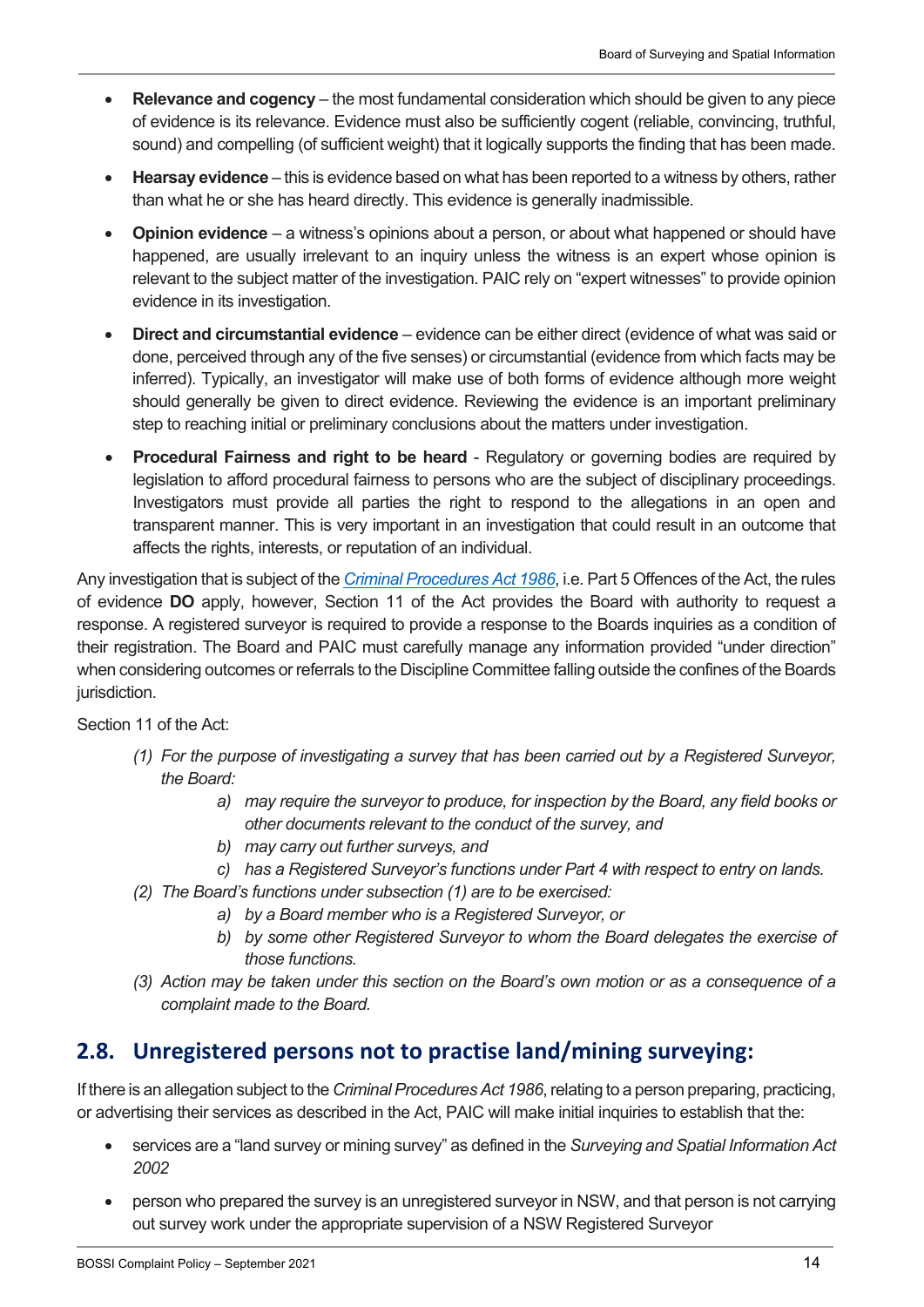- survey was prepared for "fee or reward"
- survey is in the state of NSW
- survey was completed within the last six months (as the statute of limitations apply to the judicial process).

The Board or any other prosecutor may require additional information including:

- instruction from the person for whom the survey was prepared as to their desire to pursue legal recourse
- a statement of events from that person, or an indication of a willingness to provide a signed statement if the matter is to proceed to court
- a copy of the "terms of engagement" highlighting what services the surveyor was engaged to provide
- any invoice issued for the services provided
- any receipt or proof of payment
- suitability of the individual to be supervised under the Act or recognition by the Board
- any other documented evidence that would support the prosecution, for example emails or letters.

### <span id="page-14-0"></span>**2.9. Interviews:**

The interview process is purely voluntary and must adhere to the right for natural justice. The interview is to be conducted without bias using open questions and inviting answers to address identified issues. The interviewee has the right to know all evidence being relied upon before interview and must be given the right to rebut or cross examine this evidence at interview. No threat, promise, or inducement whether real or perceived can be relied upon to illicit information.

Where professional misconduct or professional incompetence is suspected or known to have occurred and/or where investigation strategies have failed to yield sufficient information to satisfy the nature of the allegation, PAIC may request an interview with the surveyor concerned to establish reasonable practice or any wrongdoing has occurred.

The conduct of interviews must ensure fair treatment of interviewees. As part of the interview process the:

- surveyor is to be advised that they are **NOT** compelled to undertake an interview and that any information provided is done so freely
- interviewee **MUST** consent to the interview taking place. The Board does not have authority to direct a person to participate in an interview.
- interview may be recorded, and a copy of the interview will be provided to the interviewee & the interviewer at the time of the interview or at the earliest opportunity thereafter.
- investigator and a member of the Board who is a Registered Surveyor must be present.
- surveyor is to be provided with all relevant information regarding the complaint and nature of the allegations prior to the interview, along with a list of intended questions. This does not prevent additional questions being asked in the interview.
- surveyor is to be afforded the opportunity of having an observer present at the interview. The observer is not to actively participate in the interview.
- surveyor and observer can suspend the interview to confer in private
- surveyor is to be provided with an interpreter, as required.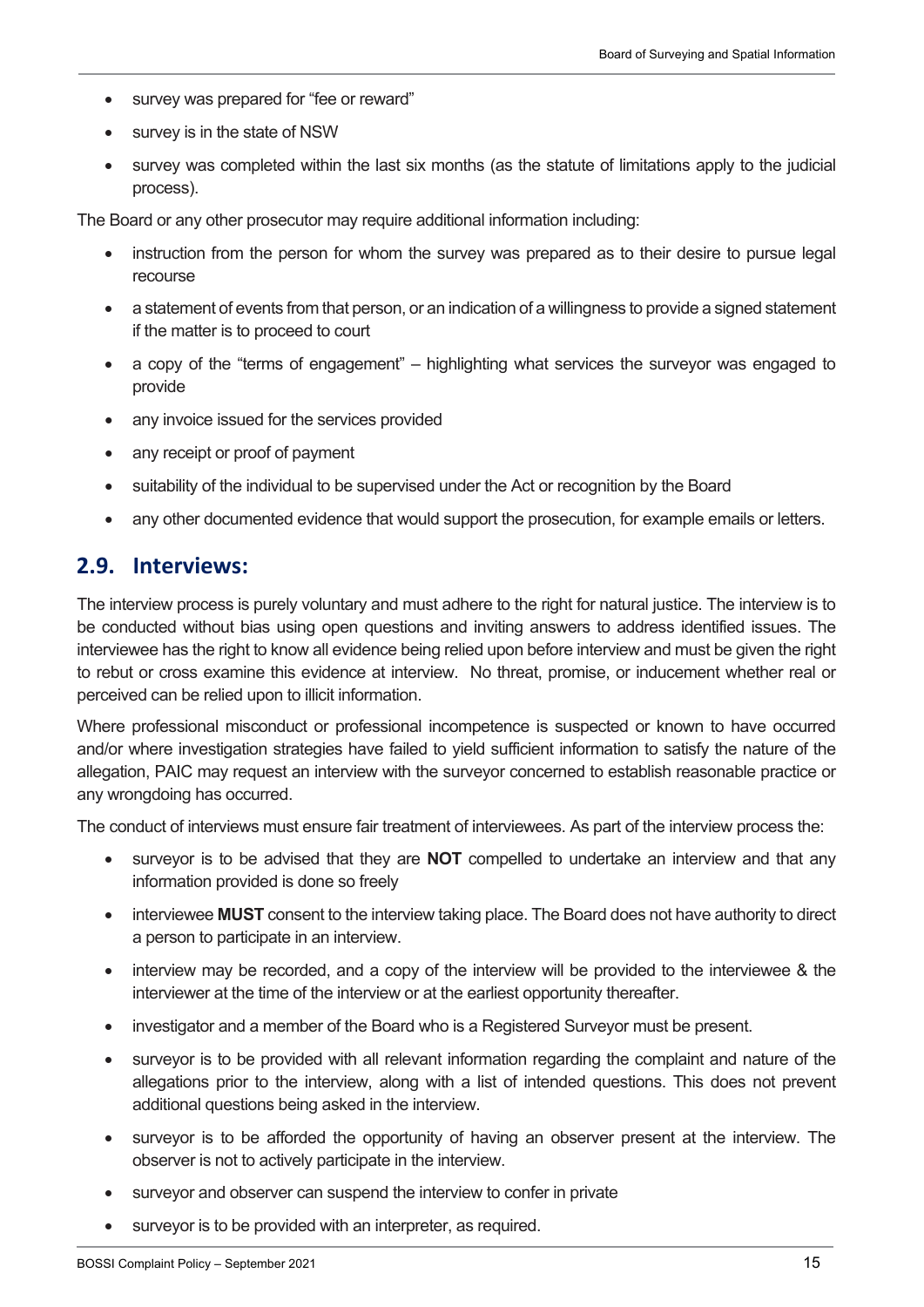# <span id="page-15-0"></span>**2.10. Making findings:**

Where an evidence-based investigation has been conducted, the PAIC Investigator will prepare an investigation report setting out the complaint, how the investigation was conducted, relevant facts, conclusions, and findings.

The investigator's report will include the following:

#### **Recommendations – Alleged Offences:**

A brief overview of the whole report, including

- how the investigation came about
- the nature of the investigation process that took place
- the nature of the evidence that emerged from this investigation

#### **Recommendations – Proposed Investigation Findings:**

The determinations or recommendations that are made by the investigator are based on the evidence gathered. The investigator will detail either the allegation has been:

- **Proven**
- Not proven

PAIC do not make recommendations regarding proposed penalties.

#### **Relevant Facts: Background:**

This section includes an outline of the circumstances:

- that gave rise to the decision to hold an investigation
- in which the investigation was delegated to an investigator, the scope and purpose, and the investigation objectives that were detailed in that delegation

#### **Relevant Facts: Summary of Investigation:**

This section is an outline of the investigation process that took place, including but not limited to:

- reference to the actual documents sourced in the investigation
- a chronological analysis of the evidence presented and gathered
- identifying relevance to key factual evidence compared to the allegations
- analysis of the gathered evidence to make a determination with respect to each core factual issue.

#### **Key Facts Establishing Offences and/or grounds for proposed action:**

This section lists the findings and conclusions the investigator has drawn from analysis of the evidence gathered. Each finding is a separate, short statement.

For example: FINDING 1:

The evidence gathered identified that [name of affected person] between [date] and [date] **DID** [identify inappropriate activity, for example, "breach the *Surveying and Spatial Information Act 2002* by [describe how the breach occurred, for example, "fail to comply with Section 9 A of the Act"].

For example: FINDING 2:

The evidence gathered identified that [name of affected person] between [date] and [date] **DID NOT** [identify inappropriate activity, for example, "breach the *Surveying and Spatial Information Act 2002* by [describe how the breach occurred, for example, "fail to comply with Section 9 A of the Act"].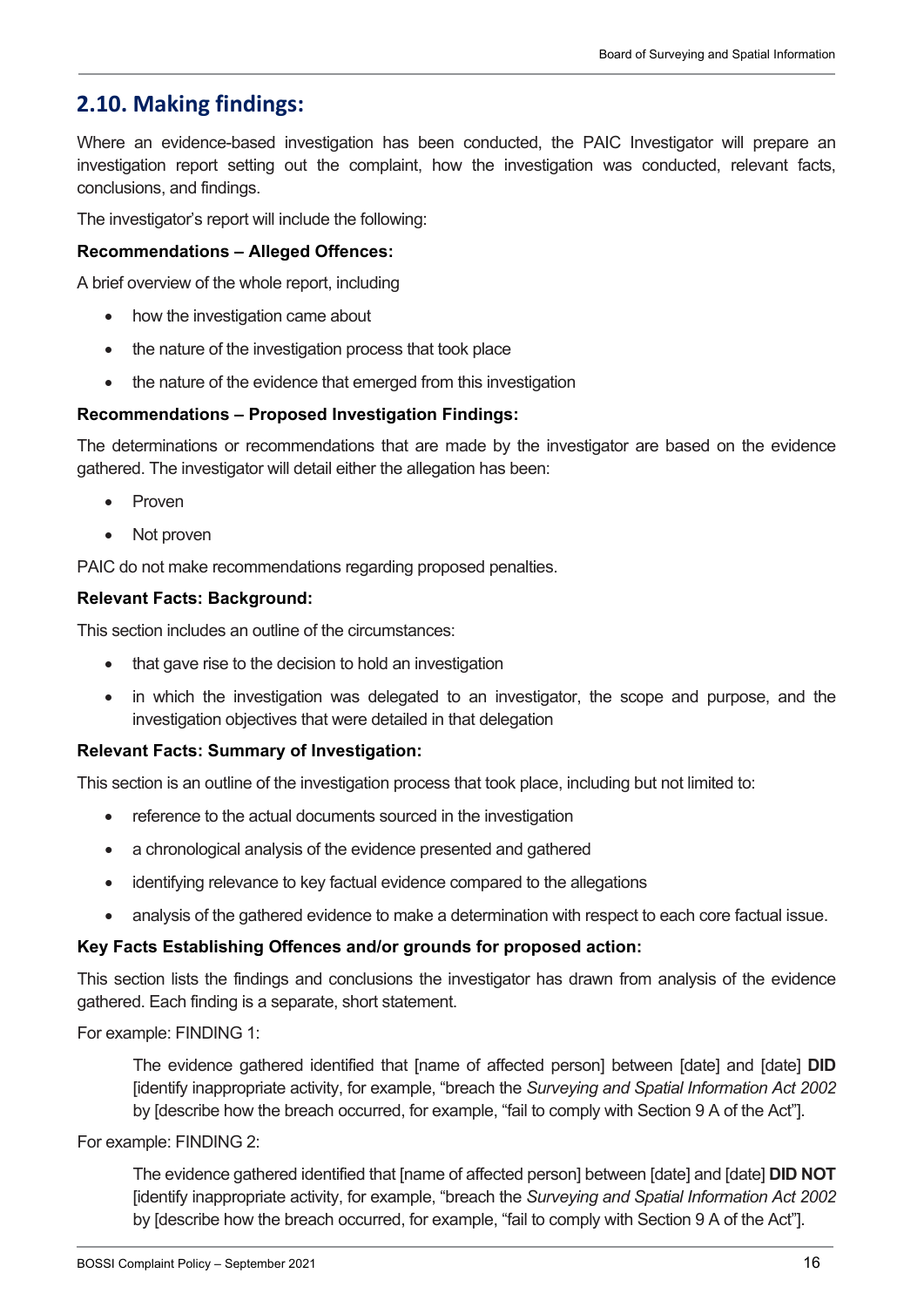#### **Other Relevant Facts and Analysis:**

The investigator references or correlates all evidence gathered that may assist in either proving or disproving the allegations. This section allows the investigator to comment on information relied upon in making a finding, including any differences discovered from the information in the original allegation.

#### **Investigators Declaration:**

A declaration by the investigator that:

- all reasonable steps to avoid a conflict of interest have been reviewed
- the investigation has been conducted to the best of their ability
- the investigation report presented to PAIC includes all relevant facts for consideration

A consensus on an evidence-based investigation is recorded and is maintained with the BOSSI complaint file.

# <span id="page-16-0"></span>**3. Complaint outcome:**

The investigation report is presented to PAIC for consideration by its members. PAIC will review the findings of the investigators report and establish by a majority of the votes cast at a meeting at which a quorum is present, whether the allegation has been:

- **Proven** When a consensus by PAIC has established the allegations as proven, the finalised report will be presented to the Disciplinary Committee.
- **Not Proven** When a consensus by PAIC has established the allegations are not proven, they will record their findings and notify the Board of the outcome.

In the event of an equality of votes, the convenor has a second, or casting vote

PAIC **do not** make recommendations regarding proposed penalties.

PAIC then forward the completed investigation report including the confirmation of the findings to the Disciplinary Committee. The outcomes from the Disciplinary Committee are referred for acceptance by the Board and PAIC are advised of any penalties or outcomes. The PAIC Convenor or BOSSI Registrar will then notify the complainant in writing of the outcomes of the investigation.

Any disciplinary action is to be confirmed in writing by the Board, forwarded to the surveyor and its delivery noted on file with the appeal timeline commencing from that date.

The Board's disciplinary action regarding a single complaint is not limited to a single penalty. The Board may impose a combination of penalties, depending on the seriousness of the matter. The Board may invite PAIC to comment on any penalty imposed or response from involved parties.

### <span id="page-16-1"></span>**3.1. Professional incompetence:**

#### **Imposition of conditions on a surveyor's registration**

Conditions may include, but are not restricted to one or any of the following:

- disciplinary meeting with members of the Board
- provision of evidence to the Board that the surveyor has procedures in place to ensure that the problem does not recur
- requirement for further training
- requirement to practice only under the supervision of a Registered Surveyor or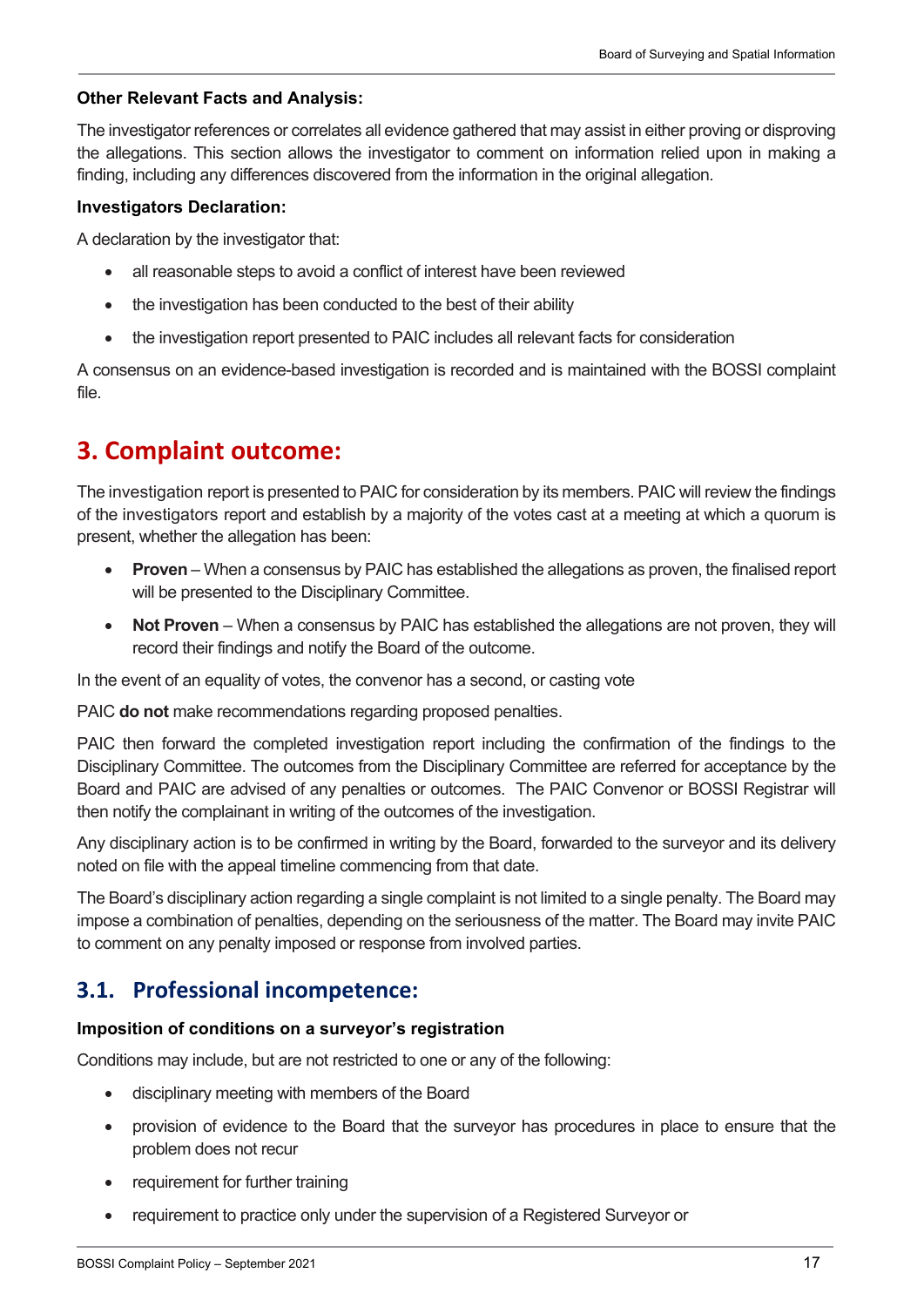• submission of all cadastral plans for a nominated duration to a pre-lodgement review at NSW Land Registry Services.

#### **Suspension of a surveyor's registration**

For a period not more than five years, the surveyor is informed of the period of suspension and any conditions that the surveyor is required to satisfy prior to the surveyor's restoration as Registered Surveyor.

#### **Cancellation of a surveyor's registration**

Permanent removal from the Register of Surveyors is considered the ultimate penalty in cases of professional misconduct or professional incompetence.

# <span id="page-17-0"></span>**3.2. Professional misconduct:**

#### **Administering of a caution**

Cautions are to be recorded adequately. All oral cautions are to be confirmed subsequently in writing, forwarded to the surveyor and delivery noted on the complaint file. The caution should clearly state the reason it is given, the standard of performance required within what timeframe and the possible consequences of a repetition of the misconduct

#### **Imposition of conditions on a surveyor's registration**

Conditions may include, but are not necessarily restricted to one or any of the following:

- disciplinary meeting with members of the Board
- provision of evidence that the surveyor has procedures in place to ensure that the problem does not recur
- requirement for further training
- requirement to practice only under the supervision of a Registered Surveyor or
- the submission of all cadastral plans for a nominated duration to a pre-lodgement check at NSW Land Registry Services (NSW LRS).

#### **Order to complete or correct inadequate survey**

The order must clearly state the reason why it is given, the standard of performance required within what timeframe and the possible consequences of a repetition of the misconduct.

#### **Payment of compensation**

The Board may order the surveyor to pay compensation, totalling not more than \$10,000, to any person towards any loss or damage suffered by that person as a consequence of the misconduct, but only if that person cannot obtain compensation in any other way, for example through civil action in a court.

#### **Payment of a penalty**

The Board, under Section 13 of the Act, may order the surveyor to pay a penalty to the Board of not more than \$10,000.

#### **Suspension of a surveyor's registration**

For a period not more than five years, the surveyor is informed of the period of suspension and any conditions that the surveyor is required to satisfy prior to the surveyor's restoration as Registered Surveyor.

#### **Cancellation of a surveyor's registration**

Permanent removal from the Register of Surveyors is considered the ultimate penalty in cases of professional misconduct or professional incompetence.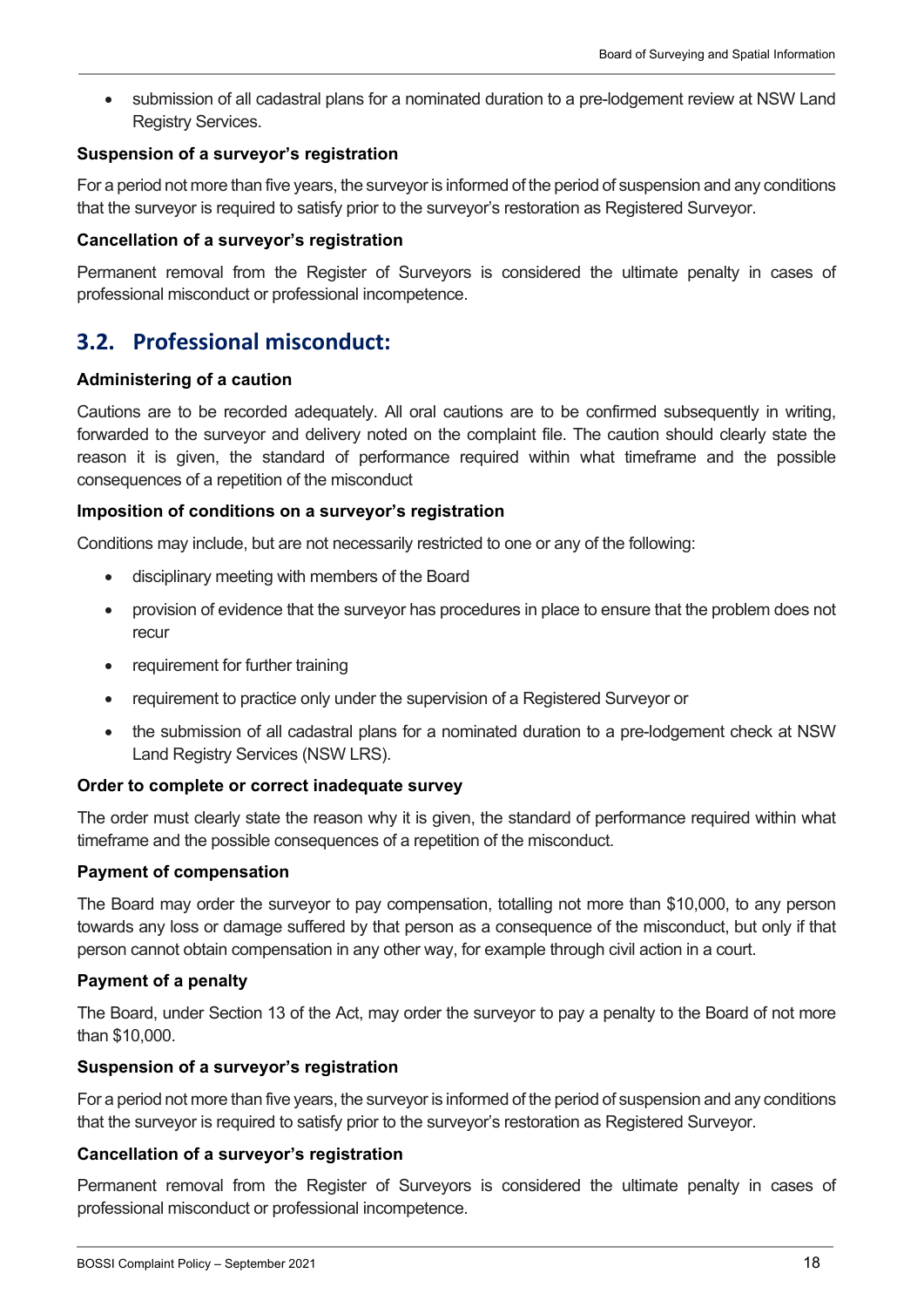# <span id="page-18-0"></span>**4. Right of Appeal to the Board:**

If the Board considers that a disciplinary breach has been established, the surveyor is to be advised of the proposed disciplinary penalty and given 28-days to make written submissions to the Board in relation to the proposed penalty or supply additional information which he/she considers should be taken into account before a final decision on disciplinary action is made by the Board. Such additional information may include submissions by a third party.

Any submission by the surveyor received by the Board within the 28-day period may be referred to the PAIC or the Discipline Committee for consideration. If referred to PAIC for review, the surveyor's additional information and any consequential addendum to the Committee's original report will be forwarded to the Discipline Committee for consideration.

#### **Disciplinary appeals:**

Any Registered Surveyor against whom action is taken in accordance with this Policy may apply to the NSW Civil and Administrative Tribunal (NCAT) for a review of the Board's determination.

# <span id="page-18-1"></span>**5. Complainant satisfaction:**

The Board, PAIC and the investigator aim to ensure the:

- treatment of individuals involved is respectful and courteous with consistent information provided to them.
- expectations of complainants about the complaint handling process are informed and the expected likely outcome of their complaints is realistic.
- Board's complaint handling procedures are clear, fair and reasonable.

Complainants need to be aware of the balancing set of 'responsibilities' that they must accept when they make a complaint. This includes a responsibility to:

- Clearly identify the issues of complaint
- Provide all relevant information about their complaint to the best of their ability
- Cooperate with any requests for information, inquiries, or investigations
- Act honestly
- Treat the people handling their complaint with courtesy and respect.

# <span id="page-18-2"></span>**6. Complaint privacy policy:**

The Board, PAIC and the investigator aim to ensure that:

- Personal information obtained during the complaints is collected and held by the Board and PAIC only for the purpose of complaint handling and resolution, including investigating and following up on the relevant complaint.
- A complainant may access or amend complaint information you provide the Board and PAIC at any time.
- A complainant's information and identity may be disclosed to the person about whom the complaint is being made as consented to in the signed complaint form, where the complainant has consented, to enable a fair investigation and appropriate outcome.